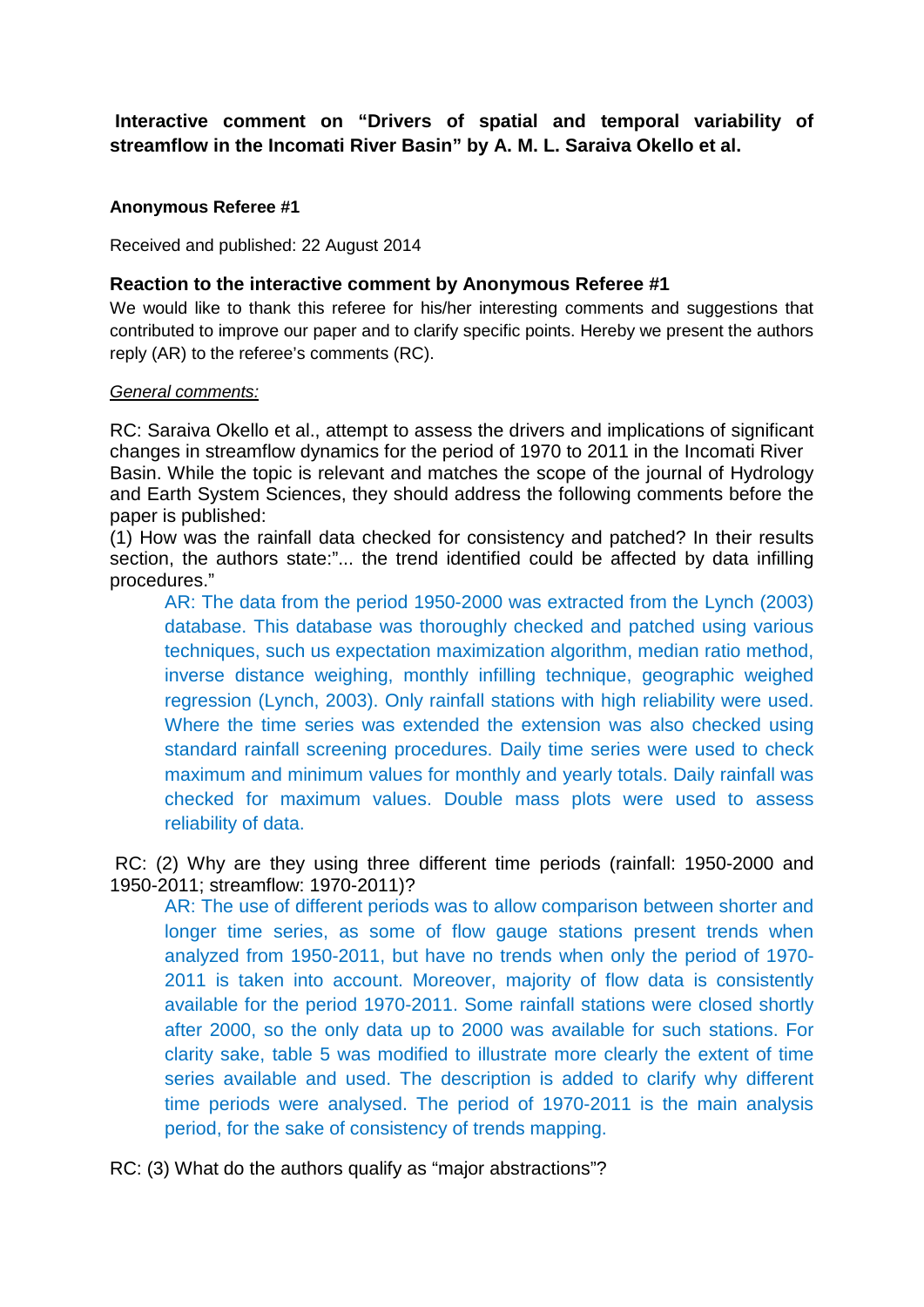AR: The authors qualify as "major abstractions" in comparison with the abstractions on the Komati and Crocodile sub-catchments, as can be seen on table 1. The expression was re-worded for clarity to "fewer abstractions".

RC: (4) Flow gauge X2H012 drains a very small portion of the upper Crocodile sub basin. It is therefore misleading to refer to a table that presents changes in land and water use for the entire Crocodile sub basin. The author should check orthophotos, etc, to understand the changes in land use of the area drained by X2H012.

AR: We thank the reviewer for the suggestion. In our view, even though the gauge X2H012 drains an area of 91 km<sup>2</sup>, the purpose of our analysis was to map overall changes in the streamflow regime across the entire basin. It was therefore important to include all gauges that had reliable flow information. It was not possible to check orthophotos for the gauge X2H012 in particular, but reports about land use change at quaternaries catchment level were checked and compared. The results compare changes in the streamflow observed at the gauge X2H012, which were mainly attributed to land use change. At one hand, these observations apply specifically to this sub-catchment but also remain a contributing factor while explaining the observed changes further downstream of this gauge.

RC: (5) South Africa has a number of strategies on water demand management and water conservation. How can they be better implemented in the area in light of the results of this study? Be specific.

AR: The results of this study illustrate some hotspots where more attention should be put in order to ensure provision of water to society and environment. For example, where many trends of decreasing flow were identified, water managers should engage in discussions regarding development directions.

RC: (6) The authors state that water demand management and water conservation should be alternative options to the development of dams. Are the countries planning to build more major dams? Is there a viable dam site? If not, the comment is at best irrelevant. If yes, does it make sense for the countries not to build that dam? This should not be brushed over. It requires a robust discussion.

AR: As far as we know, the countries have strong plans of building new dams. In Mozambique, sluices are presently being added to raise Full Supply Level of Corrumana Dam. There is also news that the Moamba-Major Dam construction would start in 2014. Studies in South Africa also recommend construction of new dams. Therefore, the following paragraph was added to the discussion section:

*"Dams provide storage, generate hydropower and attenuate floods in the basin, but have impacts downstream, such as the change of mean monthly*  flows, the reversal of seasonality and the trapping of sediments, which can all *hamper the health of downstream ecosystems. The recently concluded Mbombela Reconciliation Strategy (Beumer and Mallory, 2014) strongly*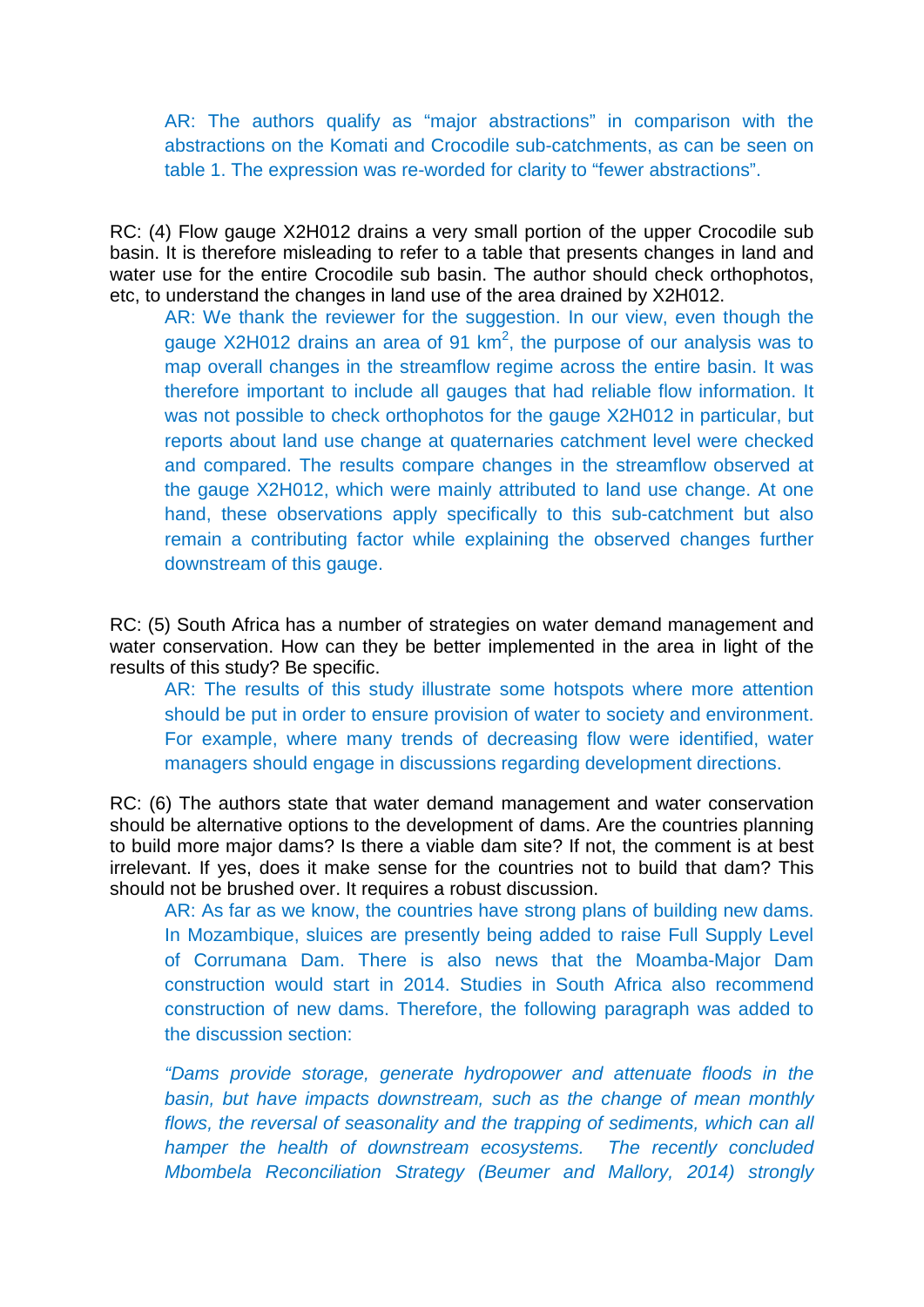*recommends the construction of new dams in South Africa, including one at Mountain View in the Kaap subcatchment. The plans of these developments happen when Swaziland is not yet fully utilizing its allocation under the Piggs Peak Agreement and Interim IncoMaputo Agreement (TPTC, 2010). Experiences of other countries around the world shows that dam construction has many, often wide-ranging and long-term social and ecological impacts that often are negative and that frequently are irreversible, including the social upheaval caused by the resettlement of communities, loss of ecosystems and biodiversity, increased sediment trapping, irreversible alteration of flow regimes and the prohibitive cost of decommissioning (see for an overview (Tullos et al., 2009;Moore et al., 2010)). It is therefore important to fully explore alternative options before deciding of the construction of more large dams. So alternative possibilities of restoring natural stream flows and/or increasing water storage capacity should be further investigated and adopted. These alternatives could include aquifer storage, artificial recharge, rainfall harvesting, decentralized storage, and reducing the water use of existing uses and users, including irrigation, industry and forest plantations. The operation rules of existing and future dams should also include objectives to better mimic crucial aspects of the system's natural variability."*

RC: (7) There is no mention of the proliferation of small farm dams in the basin. Do they have any impact on streamflows?

AR: it is very likely that they have some impact on the streamflow, but it should be much minor, compared with that of the large dams. The small dams provide additional storage, which is more easily managed at local scale, and also reduces the demand on the large irrigation systems (Schreider et al., 2002;van der Zaag and Gupta, 2008).

### *Specific comments:*

- RC: (1) Put the references in chronological order AR: This has been changed on the current manuscript.
- RC: (2) Page 8882, remove the last (the) of the last sentence. AR: Corrected.
- RC: (3) Page 8883, 5.5 +33.2 +61.4 = 100.1% AR: Corrected. The area of South Africa corresponds to 61.3%.

RC: (4) Page 8884, the Kruger National Park is part of the Greater Limpopo Transfontier Park.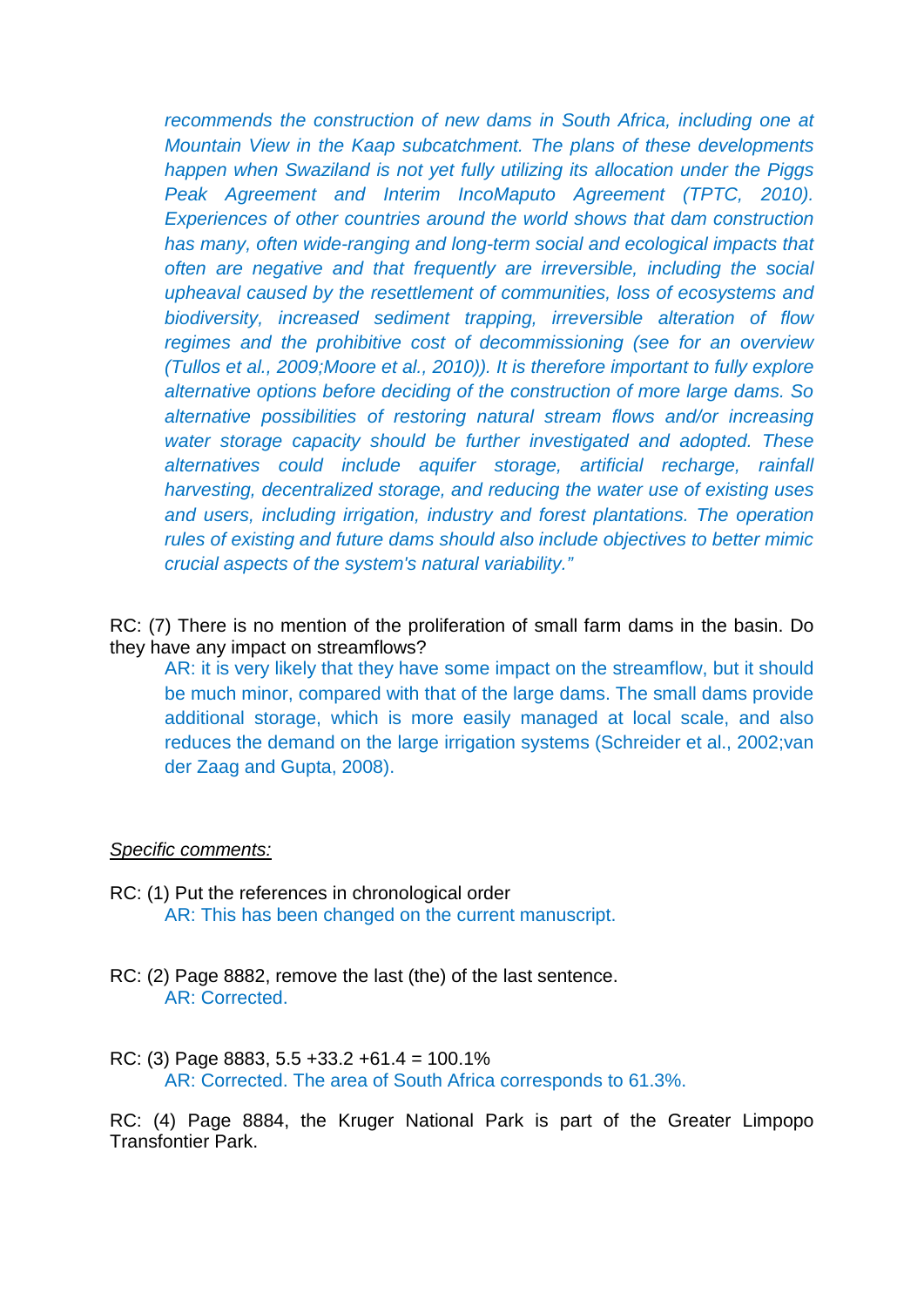AR: The reviewer is correct, but because the Greater Limpopo Transfontier Park was just recently established, most documents refer only to the Kruger National Park, and thus we decided to mention it explicitly. The sentence has been rephrased to: *"A substantial part of the basin has been declared a conservation area, which includes the recently established Greater Limpopo Transfrontier Park (the Kruger National Park in South Africa and the Limpopo National Park in Mozambique are part of it)(TPTC, 2010)."*

RC: (5) Page 8885, section 2.2.1. The main custodians of the rainfall… AR: Corrected on current manuscript.

RC: (6) Page 8885, section 2.2.1. Eight of the 20 time 15 series were extended up to 2012,..

AR: Corrected on current manuscript. *"Eight of the 20 stations' time series were extended up to 2012"*

RC: (7) Page 8887, section 2.2.3. …in order to access (assess) impacts on streamflow caused by anthropogenic drivers AR: Corrected.

RC: (8) Page 8887, section 2.2.3. …was compiled for the various hydrological indicators and plotted spatially (mapped), using ArcGIS 9.3 AR: Corrected.

RC: (9) Page 8887, section 2.2.4. Provide the references of the NLC 2004 and 2011 you mention.

AR: References added. *"a map of current land use (2011) (Jarmain et al., 2013) and land use of 2000 (Van den Berg et al., 2008)"*

RC: (10) Page 8887, section 2.2.4. (last sentence). …by looking at (the) temporal evolution on (of) the land use change.

AR: Corrected.

RC: (11) Page 8890. This means that along (across) the entire basin… AR: Corrected.

RC: (12) Page 8891. The annual flow duration curve for the periods 1949–1974 and 1978– 2011 shows a dramatic decrease in annual flows. [[[Either show the graph or delete the sentence.]]]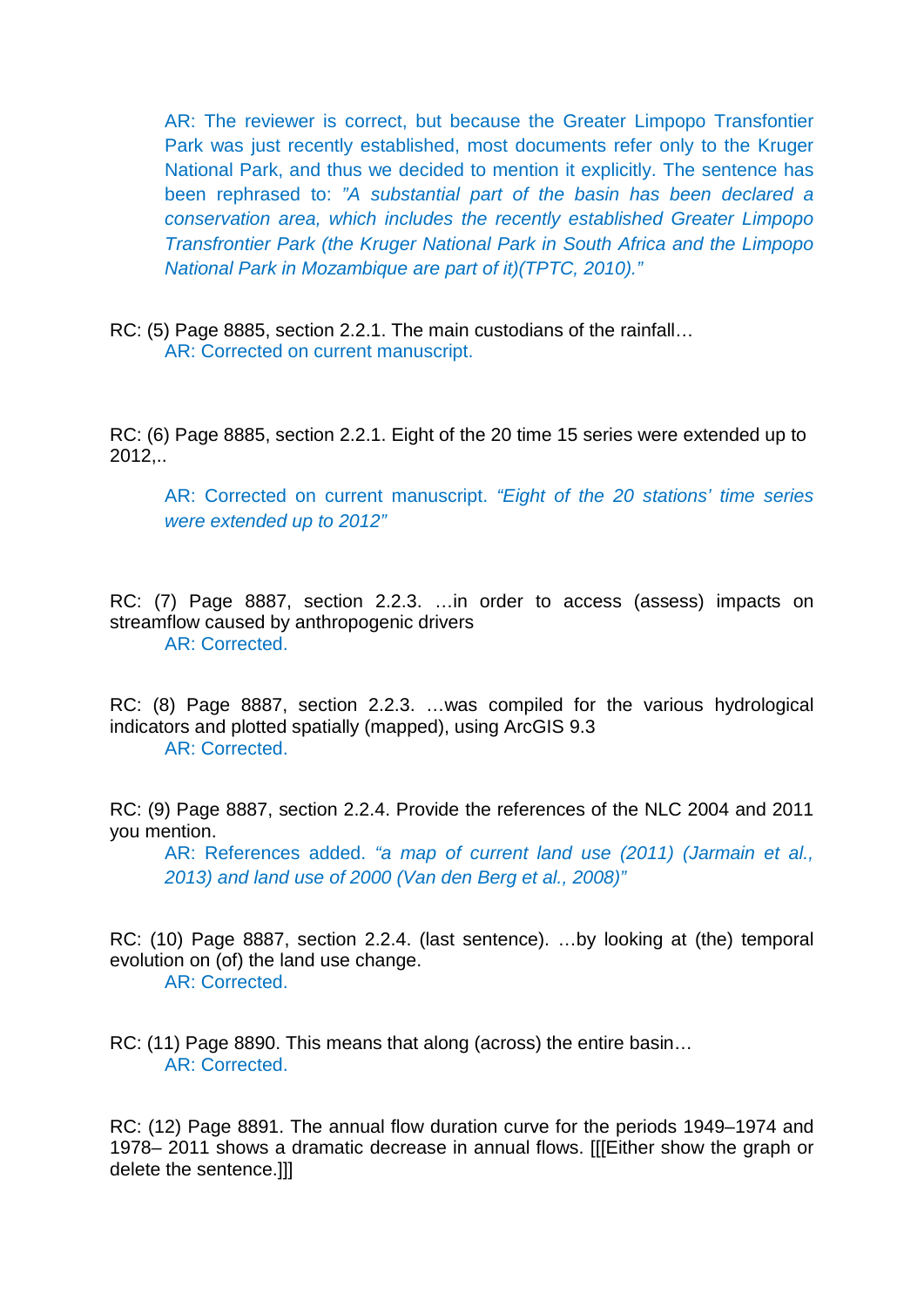AR: The sentence was deleted from the manuscript, given that the point about reduction of the flow between the two periods is already clearly illustrated on Figure 10.

RC: (13) Page 8894, Section 4.1. [rephrase the last sentence]: An analysis of the best quality stations and a number of stations in the same system was conducted, to avoid this pitfall.

AR: The section was reworded.